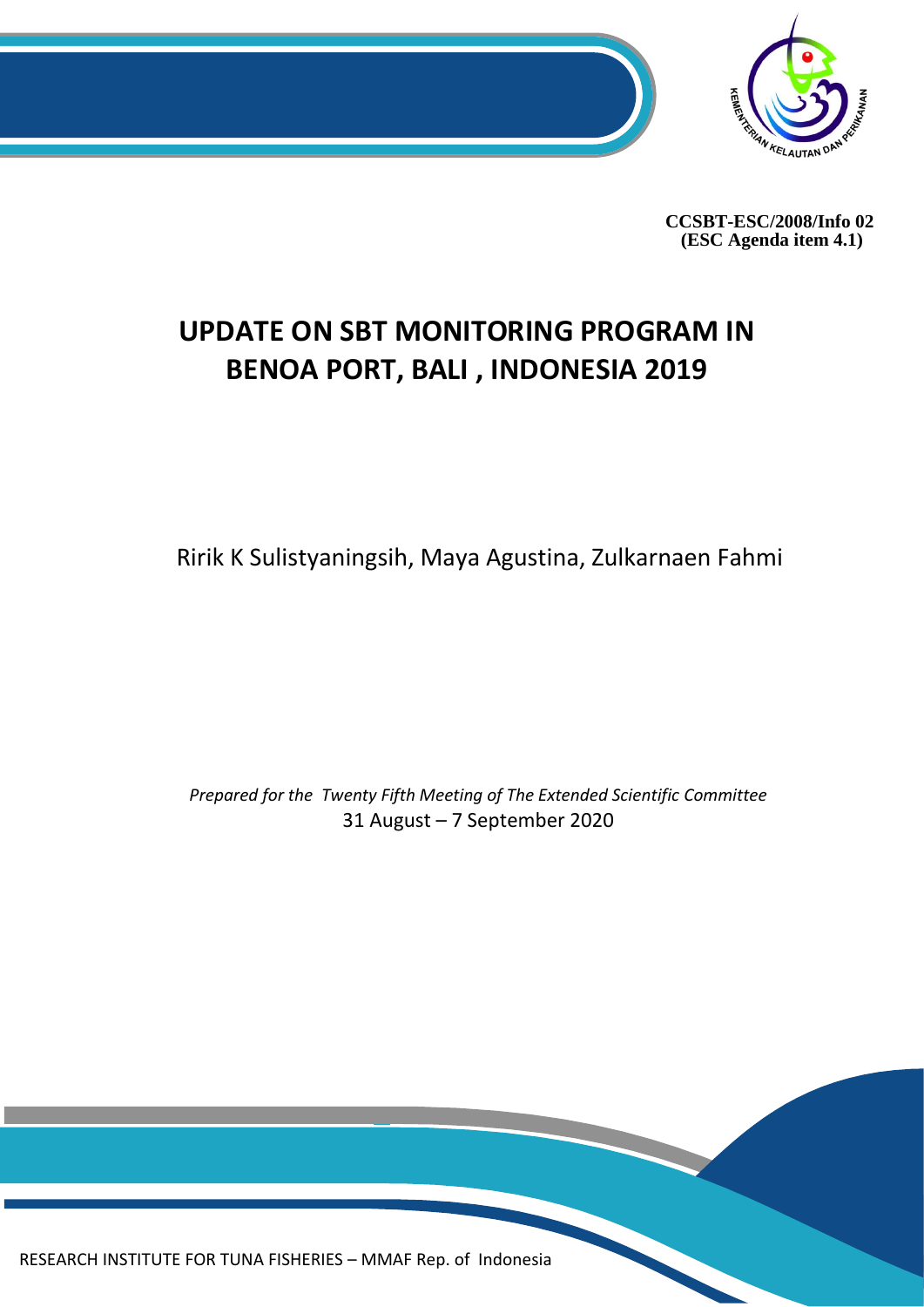## **Summary**

This paper will provide update information about the SBT monitoring program in Benoa port, Bali Indonesia 2019 presented in the CCSBT-ESC 2019 (CCSBT-ESC/1909/Info 03). The sampling coverage was decreasing from 53.69% in 2018 to 44.63% in 2019. The SBT number observed were also falling in 2019 with only 1,662 individuals compare to 2018 (1,733 individuals). The SBT size also decreased from 121-210 to 108-200 cm.

### **Indonesian tuna monitoring program**

SBT monitoring program commenced since 1993 through the series collaboration between Indonesia's marine fisheries research institutes within the Ministry of Marine Affairs and Fisheries (MMAF) and Commonwealth Scientific and Industrial Research Organisation (CSIRO) (Farley et al. 2017). The development of this program occurred in mid-2002, a monitoring program in three major Ports of Indonesia Benoa (Bali), Muara Baru (Jakarta), and Cilacap (south cost Central Java) was established (Farley *et al.* 2014). The monitoring program aims to monitor the catch of all landing species and record the number of tuna longline vessel landings. Since 2011, the monitoring activities have been submitted to the Research Institute for Tuna Fisheries (RITF) as an institution that specializes in research on tuna resources in the Indian Ocean.

#### **Sampling methods**

#### *Sampling*

The SBT data collection conducted in 2019 (January-December) by enumerators from RITF at tuna fish processing company in Benoa port. In this period, there are ten companies that routinely organize tuna fish processing. The enumeration unit applied is the number of tuna longline vessels that perform SBT catch landings in Benoa port. The data collected, including the number of catches, fish weight, fish length, fish destination (export/reject/ bycatch), vessel name and company name.

The most important thing to verify is that every individual fish that represents all the fish caught from the tuna longline vessels must be recorded. If the weight per individual of tuna cannot be recorded, it is not allowed to make an estimate of the data itself. Registration of individual weights for all tuna longline vessel catches, will ensure that there is no bias in terms of sorting data by weight or by species (Jatmiko *et al.* 2017). Length measurements are conducted using callipers that have a precision of up to 0.5 cm. Length sizes are shown in order of priority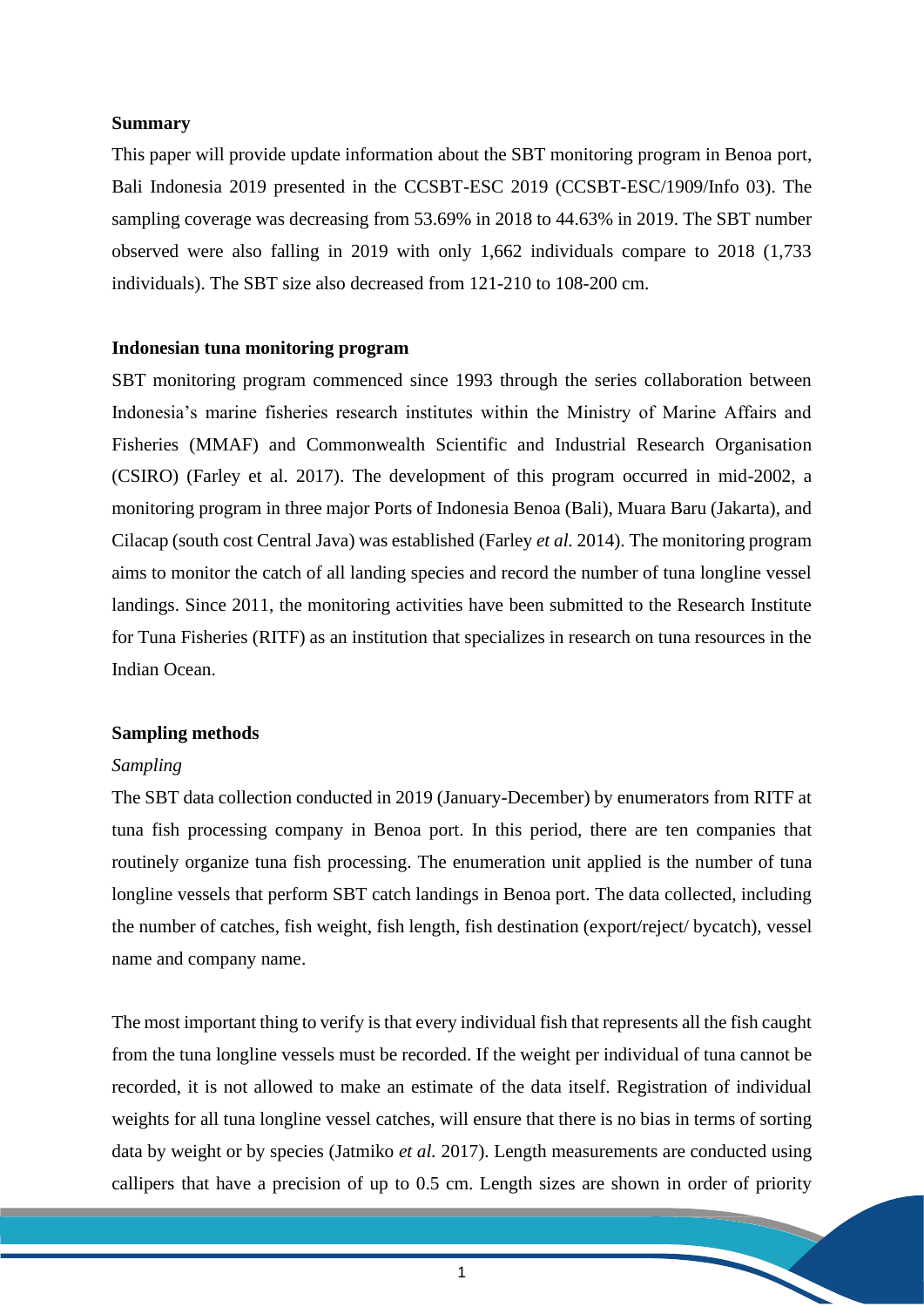according to international measurement standards. If not possible to measure the length of all fish catches, then measuring the length of the rejected fish can already be recorded as a random sampled (Jatmiko *et al.* 2017).

### *Statistical analysis*

Estimation of total production can be calculated using formula modification from IOTC (2012):

 $CM = LM * AVM$ 

Where:

CM : Estimation of total production per month (ton)

LM : Number of landed vessels per month which landed SBT (unit)

AVM : Production from sampled vessels per month which landed SBT (ton)/number of total vessels per month per processing plant which landed SBT (unit)

The relationship between fish length and weight was obtained using a multiplicative regression model ( $y = ax^b$ ) (King 2013).

## **Registered vessels**

The total number of longline vessels landed in Benoa port, sampled by RITF enumerator were 183 units in 2019. These vessels landed in 10 processing plants in Benoa port. In average, the number of longline vessels landed were about 34 ships per month with the total sampling coverage in 2019 is 43.41% (Appendix 1). This percentage resulted from the calculation on how many total vessels landed either one or more divide by the number of vessels that sampled.

#### **Bycatch composition**

A total 24 species of bycatch recorded in the longline vessels monitoring program at Benoa port in 2019. The catch composition is dominated by *Prionace glauca* (BSH) with 43.53%, followed by *Lampris guttatus* (LAG) 23.42%. Whereas, the bycatch composition which was less than 0.1% consist of 7 species, including *Coryphaena hippurus* (DOL), *Katsuwonus pelamis* (SKJ), *Bramidae* (BRZ), *Lophotus capellei* (LOP), *Trachipterus arcticus* (TPA), *Carcharhinus longimanus* (OCS), and *Taractes rubescens* (TCR) (Appendix 2). The bycatch composition of tuna longline vessels based on fish number sampled provided in Appendix 3.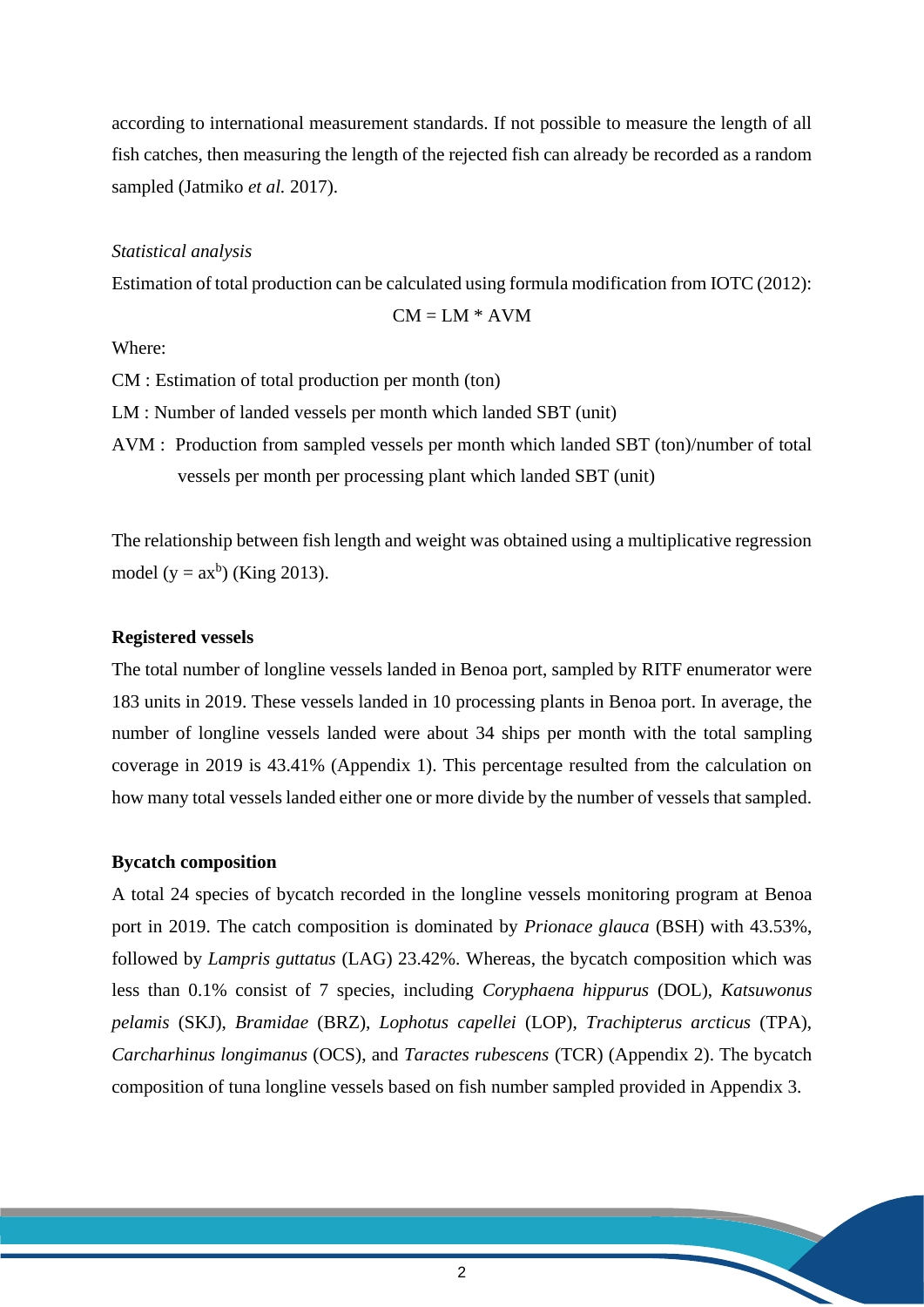## **SBT length frequency and length-weight relationship**

The length frequency of southern blue fin tuna (SBT) landed in Benoa port, Bali in 2019 is presented in Appendix 4. A total 1,662 SBT were measured in fork length (FL), ranged from 108-200 cm with the domination length is between 151 and 155 cm. While the relationship between SBT length and weight, showed the strong correlation, with the high R value, 0.9756 (Appendix 5).

## **References**

Farley, J., Nugraha, B., Proctor, C., and Preece, A. (2014) Update on the length and age distribution of SBT in the Indonesian longline catch. *CCSBT-ESC/1509/14*.

Farley, J., Sulistyaningsih, R.K., Proctor, C., Grewe, P., and Davies, C.R. (2017) Update on the length and age distribution of SBT in the Indonesian longline catch and close-kin tissue sampling and processing. *CCSBT-ESC/1708/09*.

Jatmiko, I., Zulkarnaen, F., Setyadji, B., and Rochman, F. (2017) Indonesian tuna protocol sampling, case study on catch monitoring in Benoa port, Bali, Indonesia. *CCSBT-ESC/1708/Info 03*

King, M. (2013) 'Fisheries biology, assessment and management.' (John Wiley & Sons)

Sulistyaningsih, R.K., Tampubolon, P.A.R.P., Fahmi, Z. (2018). Update on SBT Monitoring Program in Benoa Port, Bali, Indonesia 2017. CCSBT-ESC/1809/Info05.

Sulistyaningsih, R.K., Tampubolon, P.A.R.P., Fahmi, Z. (2019). Update on SBT Monitoring Program in Benoa Port, Bali, Indonesia 2018. CCSBT-ESC/1909/Info03.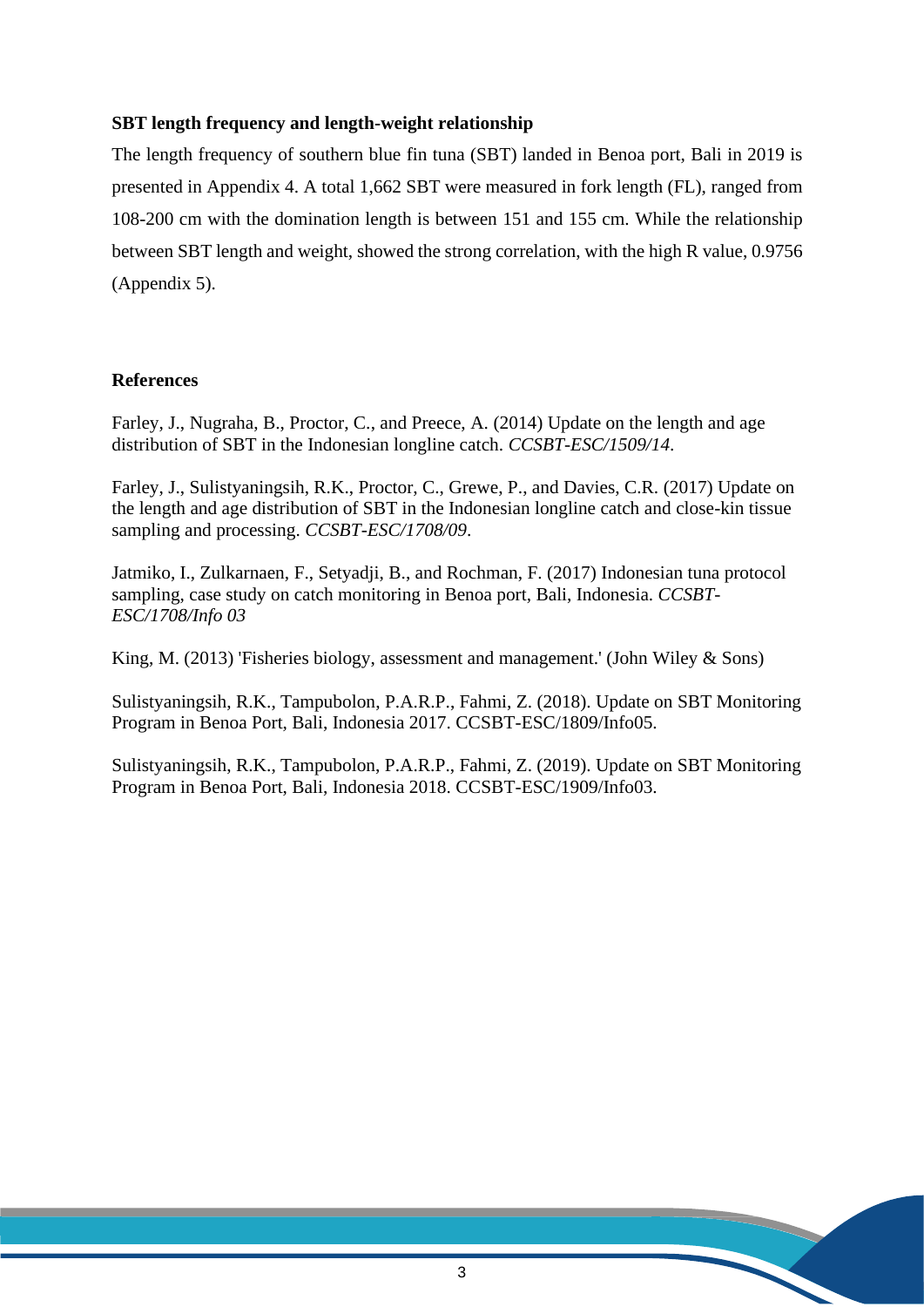| <b>Month</b> | <b>Landed</b> | <b>Sampled</b> | $\frac{0}{0}$ |  |  |
|--------------|---------------|----------------|---------------|--|--|
| January      | 43            | 27             | 62.79%        |  |  |
| February     | 19            | 7              | 36.84%        |  |  |
| March        | 32            | 11             | 34.38%        |  |  |
| April        | 27            | 12             | 44.44%        |  |  |
| May          | 38            | 16             | 42.11%        |  |  |
| June         | 21            | 5              | 23.81%        |  |  |
| July         | 25            | 13             | 52.00%        |  |  |
| August       | 37            | 16             | 43.24%        |  |  |
| September    | 38            | 16             | 42.11%        |  |  |
| October      | 41            | 24             | 58.54%        |  |  |
| November     | 42            | 16             | 38.10%        |  |  |
| December     | 47            | 20             | 42.55%        |  |  |

**Appendix 1**. Number of sampled and landed vessels and its proportion at Benoa Port in 2019

## **Appendix 2**. Bycatch composition (%) based on fish weight percentage landed in Benoa port, Bali in 2019

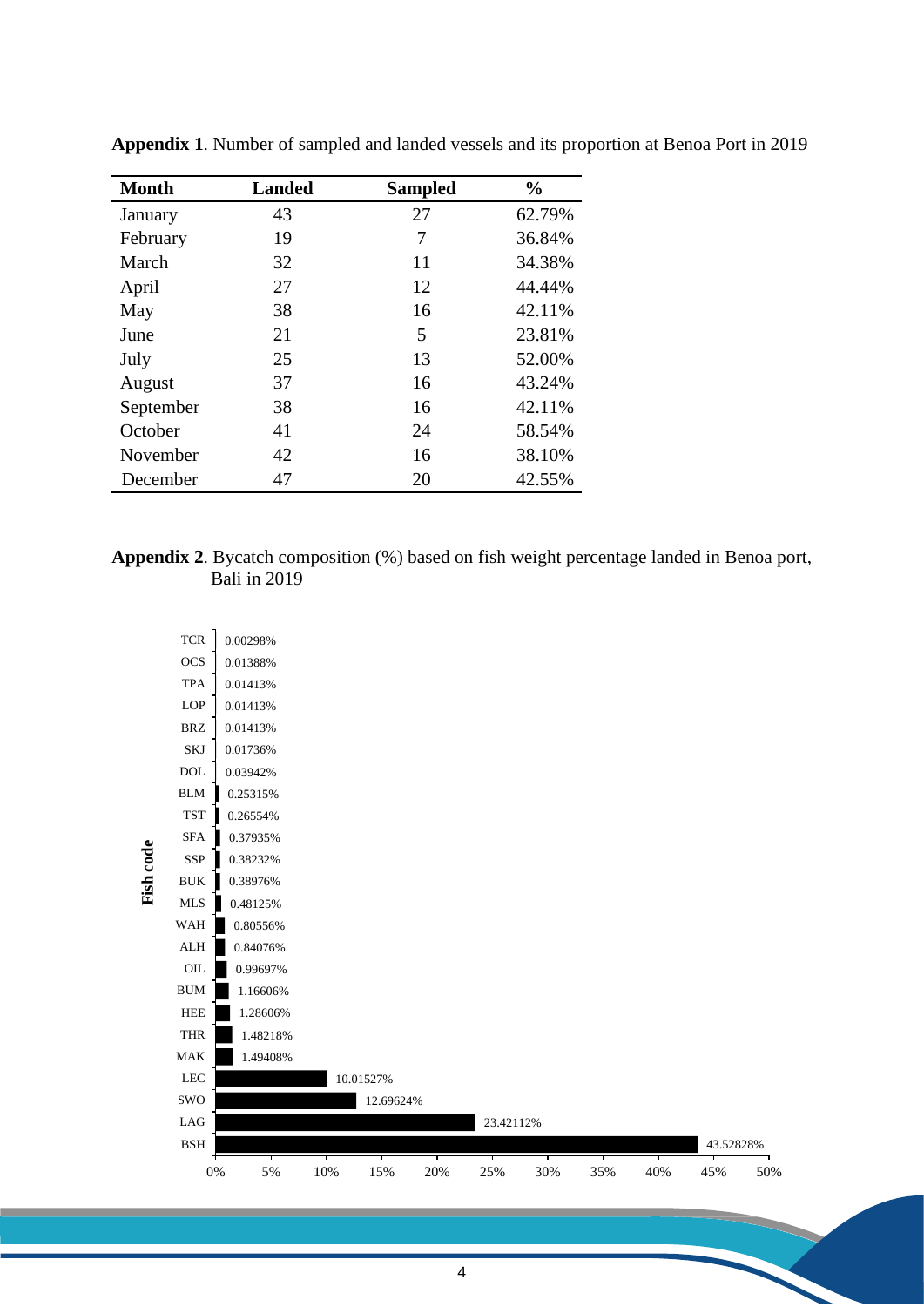## **Appendix 3**. Bycatch composition of tuna longline vessels based on fish number sampled at Benoa port, Bali in 2019

| Code       | Common name               | Scientific name             | Jan                     | Feb | Mar            | Apr            | Mau | Jun | Jul                     | Aug | Sep   | Oct            | Nov | Des | Total          |
|------------|---------------------------|-----------------------------|-------------------------|-----|----------------|----------------|-----|-----|-------------------------|-----|-------|----------------|-----|-----|----------------|
| <b>ALH</b> | Slickhead                 | Alepocephalidae sp          |                         |     |                | 2              |     |     | 90                      | 99  | 111   | 38             | 82  | 19  | 442            |
| <b>BLM</b> | <b>Black Marlin</b>       | Makaira indica              | 1                       |     | $\overline{2}$ |                |     |     | 3                       |     |       | 9              |     |     | 20             |
| <b>BRZ</b> | Pomfret, ocean breams nei | Bramidae                    |                         |     |                |                |     |     | $\mathfrak{I}$          |     |       |                |     |     | 4              |
| <b>BSH</b> | Blue shark                | Prionace glauca             | 3,152                   |     | 2,390          | 262            |     |     | 616                     | 947 | 1,570 | 568            | 668 | 310 | ######         |
| <b>BUK</b> | Butterfly kingfish        | Gasterochisma melampus      |                         |     |                |                |     |     | 28                      |     | 20    | $\overline{2}$ |     |     | 57             |
| <b>BUM</b> | Blue marlin               | Makaira mazara              | $\overline{2}$          |     |                | 26             | 13  |     | 3                       |     |       | 9              |     | 3   | 60             |
| <b>DOL</b> | Common dolphin fish       | Coryphaena hippurus         |                         |     | 8              |                |     |     | 22                      |     |       |                | 13  |     | 44             |
| HEE        | Snaggletooth shark        | Hemipristis elongata        | 6                       |     | 3              |                |     |     | 6                       | 17  | 101   | 84             | 73  | 124 | 415            |
| LAG        | Opah                      | Lampris quttatus            | 61                      |     | 68             | 23             |     |     | 939                     | 333 | 1,214 | 478            | 476 | 105 | 3,697          |
| LEC        | Escolar                   | Lepidocybium sp             | 37                      |     | 557            | 82             |     |     | 878                     | 136 | 1,124 | 1,053          | 488 | 298 | 4,653          |
| LOP        | Crestfish                 | Lophotus capellei           |                         |     |                |                |     |     |                         |     |       | 3              |     |     | 8              |
| MAK        | Mako shark                | <i>Isurus</i> spp           | 18                      |     | 10             | 3              |     |     | 18                      | 61  | 29    |                |     | 6   | 154            |
| <b>MLS</b> | Striped marlin            | Tetrapturus audax           | 1                       |     | $\overline{7}$ | $\overline{2}$ |     |     | $\overline{\mathbf{c}}$ |     |       | 39             |     |     | 54             |
| OCS        | Oceanic whitetip shark    | Carcharhinus longimanus     |                         |     |                |                |     |     |                         |     |       |                |     |     | $\mathbf{1}$   |
| OIL        | Oilfish                   | Ruvettus pretiosus          | 29                      |     | $\overline{2}$ | $\mathbf{1}$   |     |     | 22                      | 14  | 132   | 29             | 86  | 34  | 349            |
| <b>SFA</b> | Sailfish                  | Istiophorus platypterus     | 3                       |     |                | 6              |     |     | 36                      | 14  | 25    | 16             |     |     | 108            |
| SKJ        | Skipjack tuna             | Katsuwonus pelamis          |                         |     | $\mathbf{1}$   |                |     |     | 1                       |     |       | 6              |     |     | 10             |
| SSP        | Shortbill Spearfish       | Tetrapturus angustirostris  | $\overline{\mathbf{c}}$ |     | 23             | 1              |     |     | 51                      |     |       | 12             | 9   |     | 98             |
| <b>SWO</b> | Swordfish                 | Xiphias gladius             | 23                      |     | 73             | 29             | 20  | 27  | 150                     | 40  | 174   | 196            | 174 | 110 | 1,020          |
| TCR        | Knifetail pomfret         | Taractes rubescens          |                         |     |                |                |     |     |                         |     |       |                |     |     | $\overline{2}$ |
| <b>THR</b> | Thresher shark            | Alopias spp                 | 12                      |     | $\overline{2}$ | 1              |     |     | z                       |     | 5     | 1              | ĥ   |     | 44             |
| <b>TPA</b> | Tapertail ribbonfish      | Trachipterus arcticus       |                         |     |                |                |     |     |                         |     |       |                |     |     | $\overline{2}$ |
| <b>TST</b> | Sickle pomfret            | Taractichthys steindachneri | $\overline{2}$          |     |                |                |     |     | 5                       | 6   | 46    | 6              | 23  | 8   | 96             |
| WAH        | Wahoo                     | Acanthocybium solandri      |                         |     | 12             | 3              |     |     | 149                     |     | 16    | 37             |     |     | 229            |

X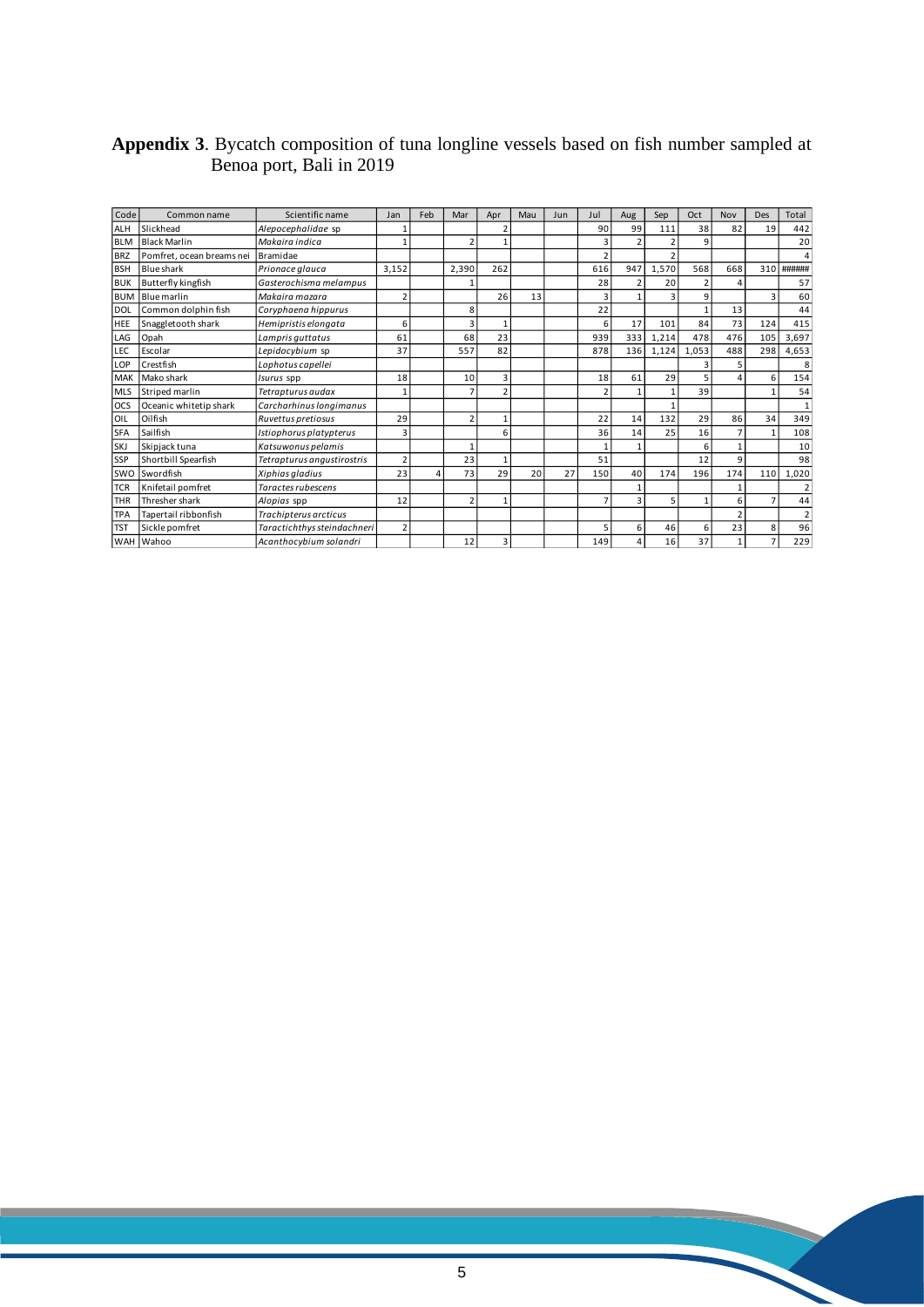

**Appendix 4**. Length frequency of southern blue fin tuna (SBT) landed in Benoa port, Bali in